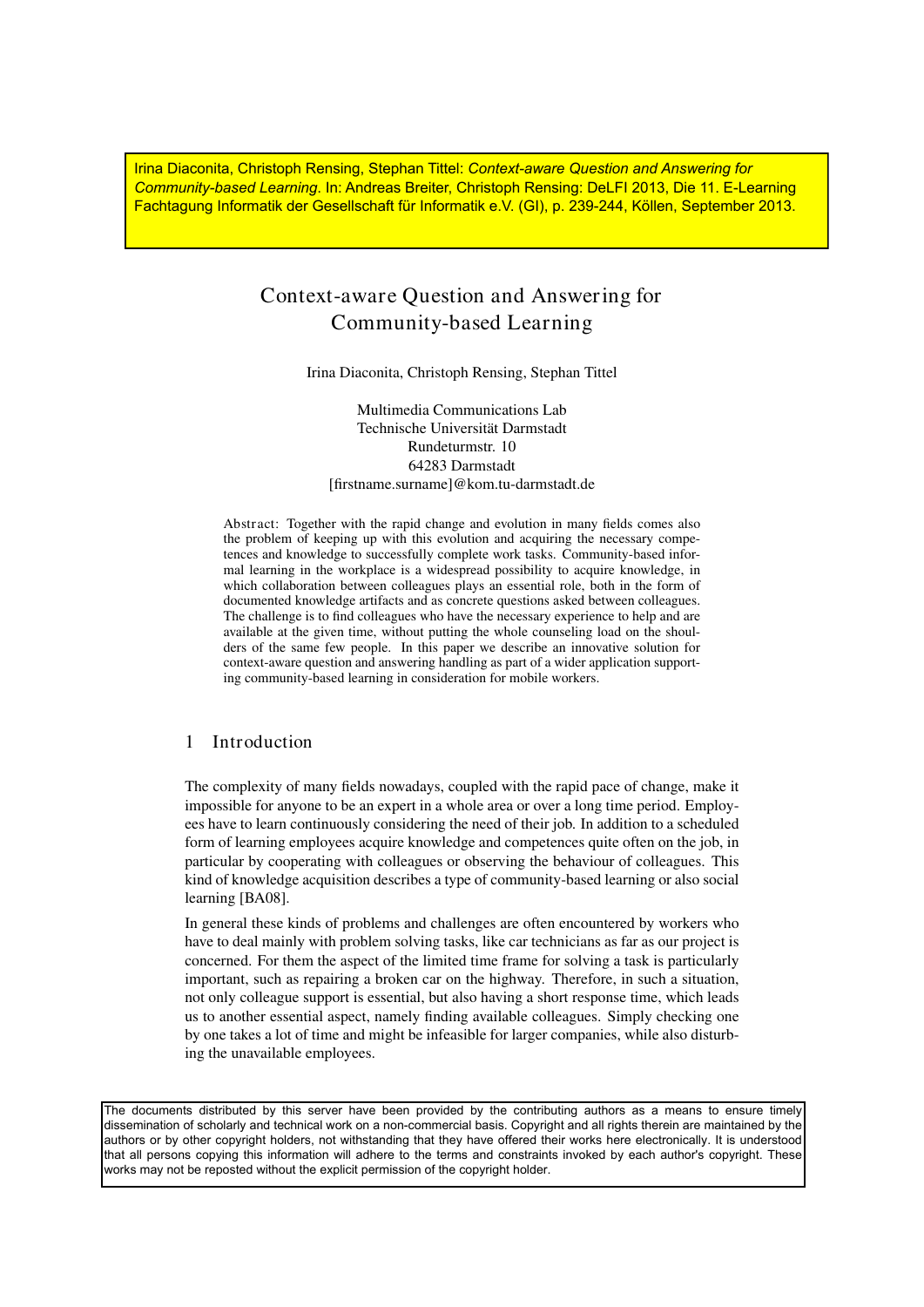With these challenges in mind, we propose a module that offers context-aware handling of questions related to ad-hoc knowledge needs, based on the priority level of the query, while minimizing the disruption level within the community. Our module is an extension to a learning platform supporting community-based learning, which, besides the question and answering module, consists of a learning repository, containing learning resources as well as quality proven pairs of questions and answers. Users of the learning platform are all car technicians and car mechanics master craftsmen employed by two of the companies involved in our project and spread across 21 different locations.

## 2 Related work

While, to the best of our knowledge, there is no research regarding context-aware question answering communities, but still mobile context and activity detection is a popular and growing field. It includes different types of devices, from worn sensors to smartphones and various other mobile devices, most of the with medical applications or aimed at elderly people supervision and help and emergency situations management. Most research regarding activity recognition focuses on location [Lia06], accelerometer data or aims to build a framework to combine various sensor readings.

While location data offer important clues regarding a person's activity, or regarding whether he or she is traveling or not, accelerometer data has a good accuracy in determining physical activities. [BI04] using more worn accelerometers determine various activities, from basic ones like sitting, walking and running, to more complex activities like reading, bicycling, working on the computer or eating. As worn sensors are not a particularly comfortable solution for the user, activity detection using only the accelerometer integrated within a smartphone is more practical. [KSS03, BGC09] and [KWM11] have used this method to detect various physical activities like climbing up and downstairs, sitting, standing, walking, running or falling.

Other directions in activity recognition include building platforms that take into account multiple types of sensor readings and use various types of machine learning algorithms, from supervised learning algorithms, like decision trees [BI04,  $STC^+09$ ]. Bayesian classifiers  $KMK+03$  or both of them  $[LHP+07]$  to semi-supervised learning algorithms  $[CBC^{+}08]$ .

## 3 Context-aware Question and Answering Handling

#### 3.1 Functionalities of the Question and Answering module

We propose a design concept of a community-based context-aware learning platform to which users can connect in case they have learning needs using their smartphones and, if the repository queries returns no useful hints, they can send questions to fellow platform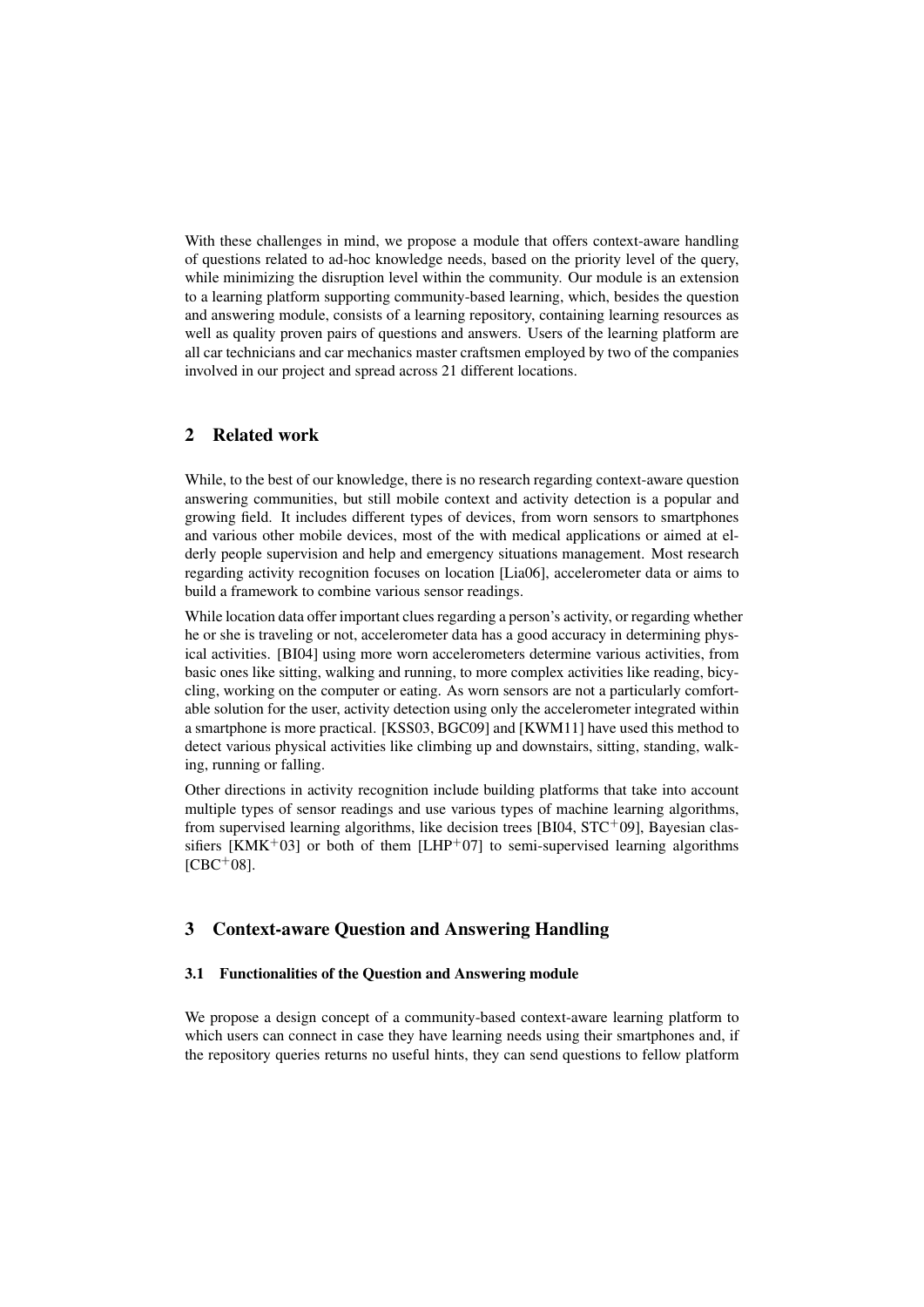users and through which they will also receive questions from other users.

This is specifically aimed at situations where a car technician would need to solve a specific problem and would either find no suitable information regarding it, or no material concise enough to be read and applied within the limited time frame allocated to the task or suitable for the understanding of the user. Therefore the question would be routed to available colleagues who received the lowest number of questions during the day, in order to minimize the disruption level.

The system automatically detects and keeps account at all moments of the availability status of the members of the community and checks permanently for context changes so that when a question arrives it is routed to a given number of available users. If these users don't answer the question in a certain amount of time, it will be routed to other users available at this new moment and the process will be repeated iteratively until the question is answered or all members of the community received it but didn't reply.

Furthermore, even though available, both the context of the car technician asking the question, which characterizes his situation, and the context of the colleague(s) answering him might not allow any communication means or might make a particular one optimum, like writing in a noisy environment and talking/listening while driving. For this reason, the communication means are decided based on the user information.

#### 3.2 Context Detection

We define three kinds of user context: the sensor data that includes readings of the values of different parameters of the environment (like location, time, noise level, user movements, acceleration etc.), the raw context information which associates meanings to each sensor reading (like associating a set of GPS coordinates with a building or a certain set of accelerometer readings with the user walking at a fast pace) and the inferred user situation. Furthermore, each situation is classified as being busy or not and interruptible or not. As the user's activity is what defines his availability in this case, we will consider his situation equivalent to his activity and in what follows use the two terms interchangeably.

In what follows we'll present the typical job-related activities and contexts for car technicians and the relevant environment parameters associated to them, together with the ways these parameters can be used to discriminate between various situations and the means to acquire them.

Unless the user is on vacation, activity detectable using his calendar, or having the regular legal days off, his routine that would be relevant for use would include his commute to and from work and the activities he carries out during the work hours. Of course, the application could be expanded to detect activities and forward questions even during the user's free time, but this could be seen as either an intrusion of privacy or extension of working hours. The main activities a car technician could carry out during his job would be repairing a car in the garage or on the street, driving to or from a broken car, looking up information or documenting a difficult case, studying, attending a meeting or simply taking a break.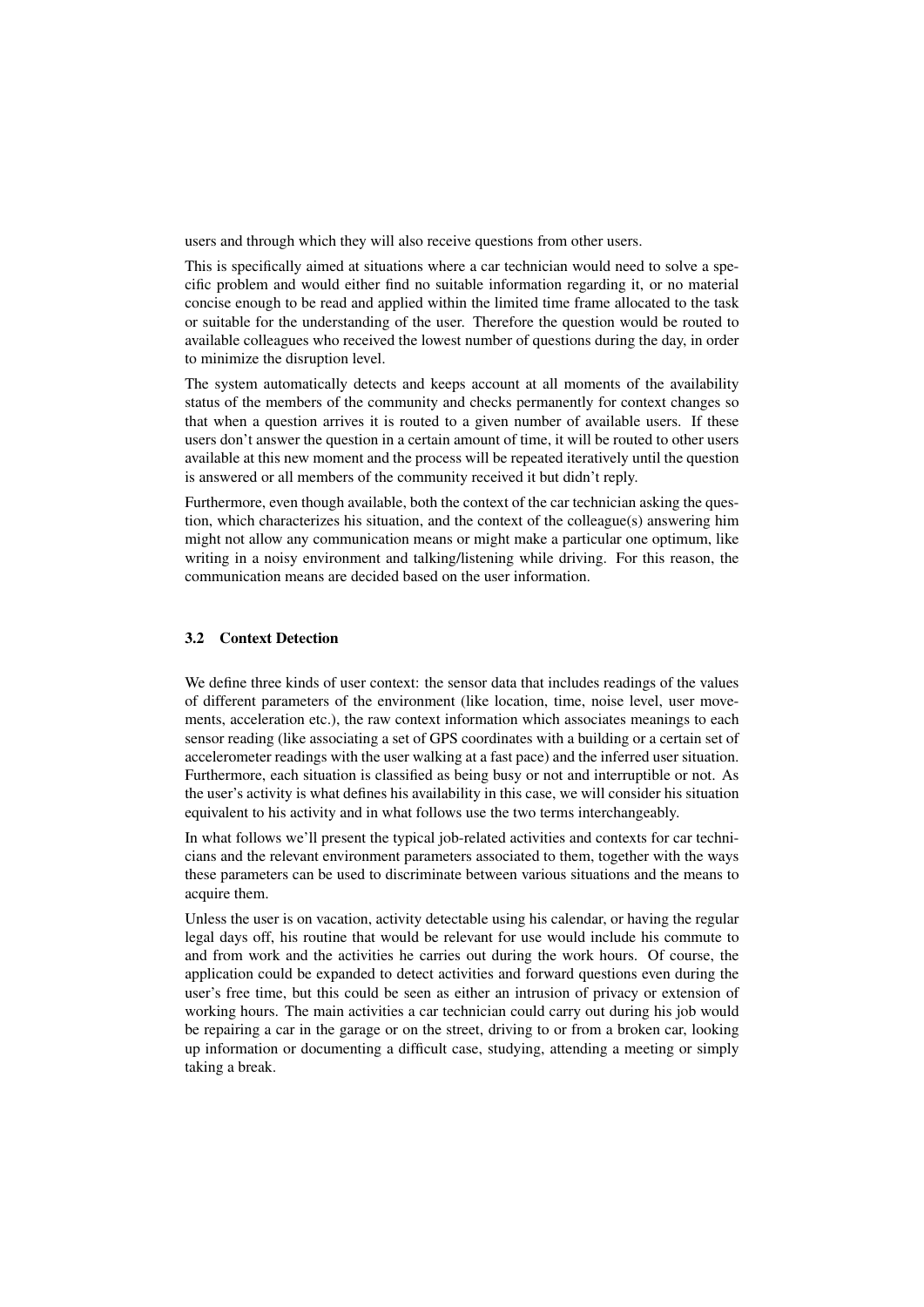User location is an essential context parameter, as a lot of activities are bound or determined by specific location. Location can tell us if he is traveling or not, or which company room he is in, but in most cases it has to be correlated with other environment elements in order to infer the user activity.

Another aspect to take into account is the position of a user's colleagues, as being alone in the meeting room for instance would make it clear there is no meeting taking place.

Time helps differentiate mainly between similar activities that could be carried out either in the free time or during the office hours, like traveling, but also to increase or decrease likeliness for various activities. For instance, if someone is staying for two hours in the repairment room, it's unlikely he's not repairing a car, even though other environment parameters might suggest the opposite. In the context of repairing a car, the noise level could also be a clear indicator of the mechanic's activity.

Gyroscopes and accelerometers integrated in smartphones also offer very important insight, as a person's walking pace or frequent change of position could suggest a specific type of activity, or at least the fact that he is actually engaged in some sort of activity.

| General    | Activity details   | Sensors and environment | Detection methods          |
|------------|--------------------|-------------------------|----------------------------|
| activity   |                    | parameters              |                            |
| travelling | driving<br>from/to | GPS position            | changing GPS position      |
|            | work               | time                    | before/after working       |
|            |                    | periodic stops          | hours                      |
|            |                    | or lack thereof         | no regular stops and       |
|            |                    |                         | slightly higher speed      |
|            | driving to solve a |                         | changing GPS position      |
|            | task               |                         | during working hours       |
|            | public<br>using    |                         | changing GPS position      |
|            | transportation     |                         | before/after working       |
|            | to<br>get<br>means |                         | hours                      |
|            | to/from work       |                         | regular stops and slightly |
|            |                    |                         | lower speed                |

An example of a user activity and the means to detect it can be seen in Table 1.

Table 1: A sample activity of a technician and the relevant smartphone sensor readings for detecting it

We label each of the user activities as interruptible or not and the user in the given situation as busy or not. This distinction is necessary for the case a question didn't get an answer even though it was rerouted a few times. When the question is sent for the first time, only users who are not busy are considered, however for the next rounds also busy but interruptible users would be considered, as the delay with which the answer is received is essential .

We also personalize the communication applications used based on user preferences and activities. An user could prefer sending a SMS over using the app for a user who is driving a car, it would be more appropriate to use voice mail to receive questions and send answers.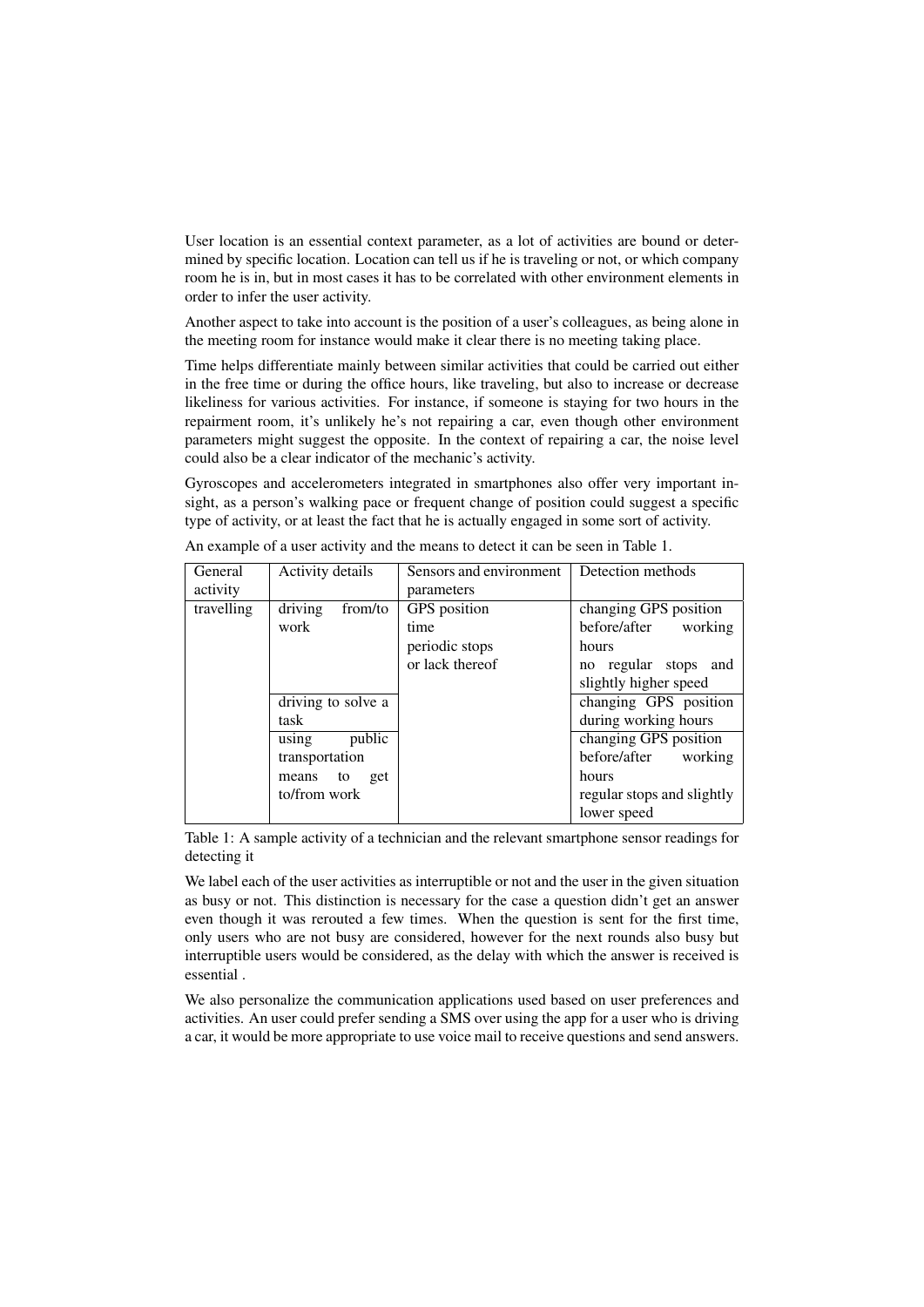## 4 Implementation and projected evaluation

Our application has two main sides, the client and the server side. On the client side, which is a smartphone app, there are two main modules, the Sensor Data Collector, which gathers the data (including location, noise level, accelerometer and gyroscope data) and sends it to a communication bus and the Question and Answering app itself, which allows the user to send and receive questions in various formats (app, SMS, voice mail). The client application also gives the user the possibility to register, set up a profile and preferences (like preferred communication means or times and activities he does or does not want to be disturbed).

The Situation Detection Module listens to the bus and use collected raw context information to infer users situation. By this if the readings of the sensor fusion module show only a negligible change in the GPS coordinates of the user, the user's situation is not recalculated.The Situation Detection Module classifies activities using a set of rules/various machine learning algorithms/decision trees built based on an initial set of inputs, where users manually annotated some of their activities. The detected activities get their availability and interruptibility levels based on the set of rules previously presented in Figure 2. This module sends on startup the availability and interruptibility statuses of all users to the Learning Module and afterwards just sends updates (as events) when user's situations change.

The concept has been developed in an intensive cooperation with different representatives from four companies (two car dealers, one manufacturer with own garages and an auditing agency responsible for technical tests). We analyzed the different roles involved in the presented scenario and the representatives from the four companies described the desirable functionalities in form of user stories. Based on a analysis of the user stories we designed a first version of the overall concept, described in the previous sections, which has been discussed with the partners during a workshop and has been modified based on the workshop results. Therefore the design concept has been evaluated by future users. We plan a step by step introduction of the overall learning platform starting with the question and answering application, as the application partners give special priority to the informal communication and the mutual assistance between the workers.

## 5 Conclusion and future work

In this paper we described an application supporting community-based learning aimed at mobile workers. Its focus is on the automatic detection of context, specifically of the activity of a mobile worker and on the usage of this information for the selection of available coworkers to help with answering a question as well as for the selection of the communication means. Our overall concept proposes on the one hand side to use additional kinds of context information and other context-sensitive application modules which shall part of the community-based learning application.

Our architecture is extensible. To integrate new sources for context information we only